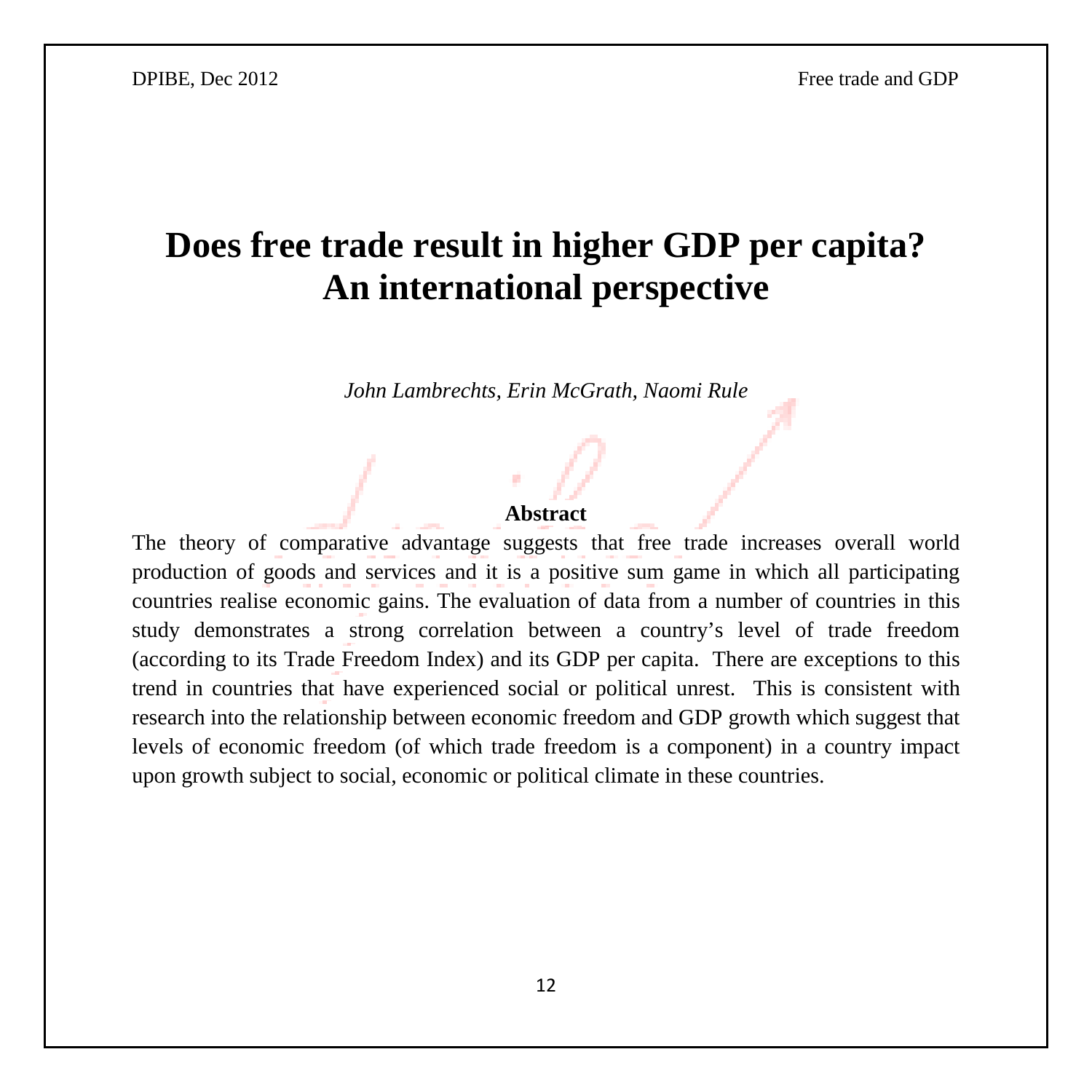## **1. Introduction**

International trade is important as it contributes toward the economic growth of a nation (Nordstrom, Ben-David & Winters, 1999, p.1). International trade has experienced changing patterns particularly since World War II and subsequently global trade has expanded faster than global Gross Domestic Product (GDP) (McDonald, Robinson and Thierfelder, 2008). In addition since the 1990s the number of bilateral free trade agreements has risen (Hur and Park, 2012, p. 1283).

The question, does free trade result in higher GDP per capita, will be answered by identifying any correlation between free trade and GDP growth per capita utilising measures of free trade and GDP per capita over time by country.

a Ta

# **2. Literature Review**

There is a lack of research on mutual effects of free trade between countries, because research on economic freedom is at an early stage (Mahmood et al, 2010, p. 13) and openness is difficult to define (Hur & Park, 2012, p. 1283). Existing studies primarily evaluate the correlation between a country's growth and its degree of openness (Hur & Park, 2012, p. 1283). Mahmood et al (2010) selected members of South Asian Association for Regional Cooperation (SAARC) and evaluated their economic freedom index (EFI) from 2008 (The Heritage Foundation) and financials from 2007 (according to the International Monetary Fund). Exports, imports, foreign direct investment and GDP were evaluated with results indicating that freedom to private sectors (including trade freedom) leads to economic prosperity. Other factors such as property rights, business freedom and freedom from corruption also contributed to economic prosperity.

Cebula & Elkstrom (2009) evaluated countries in the Organisation for Economic Co-Operation and Development (OECD) between 2004 and 2007 (p. 2). Results indicated that economic growth was greater in countries with higher levels of trade and business freedom,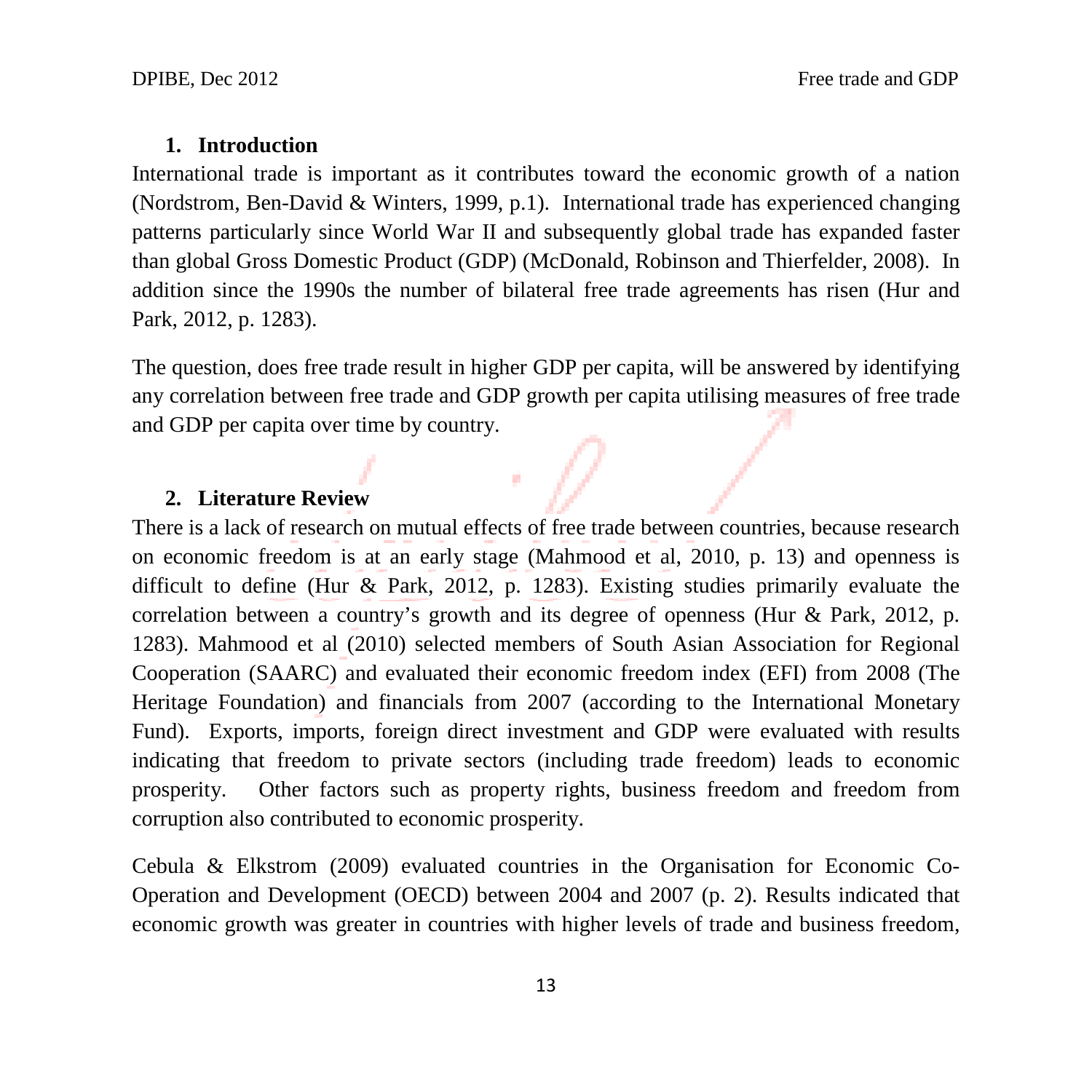monetary freedom and secure systems of property rights protection (Cebula & Elkstrom, 2009, p. 7).

Wu (2011) examined the link between economic freedom and economic growth in China by using the EFI. Results indicated that China was ranked 7th in the world in terms of real GDP growth and had an EFI of 52 in 1995. By 2008 this had dropped to 15 in terms of real GDP growth and a stable EFI of 53.1. Wu (2011, p. 105) explained, China had experienced increasing growth which was accompanied by an undeveloped legal and financial system, lack of economic freedom and high levels of corruption. Through this review, China contrasts the results of other cross-country data which demonstrates that improvements in economic freedom are associated positively with real GDP (Wu 2011, p. 104).

The literature indicates that trade freedom is associated with GDP and increases in freedom result in corresponding increases in GDP per capita, with the exception of China due to political and financial system limitations.

#### **3. Theory**

International trade is the exchange of goods and services across international borders.

Comparative advantage theory concludes that countries engaging in trade should specialise in the production and export of those goods produced with the lower opportunity cost, and purchase goods produced with the higher opportunity cost even if it means buying goods which could be produced efficiently themselves (Dowling et al, 2009). Comparative advantage is assumed to be derived from technological differences (the Ricardian model) or factor endowments (the Heckscher-Ohlin model) (Dowling et al, 2009). Comparative advantage provides strong rationale for free trade as it suggests world production is greater with unrestricted free trade than with restricted trade. Hence trade is a positive sum game where all participating countries realise economic gains.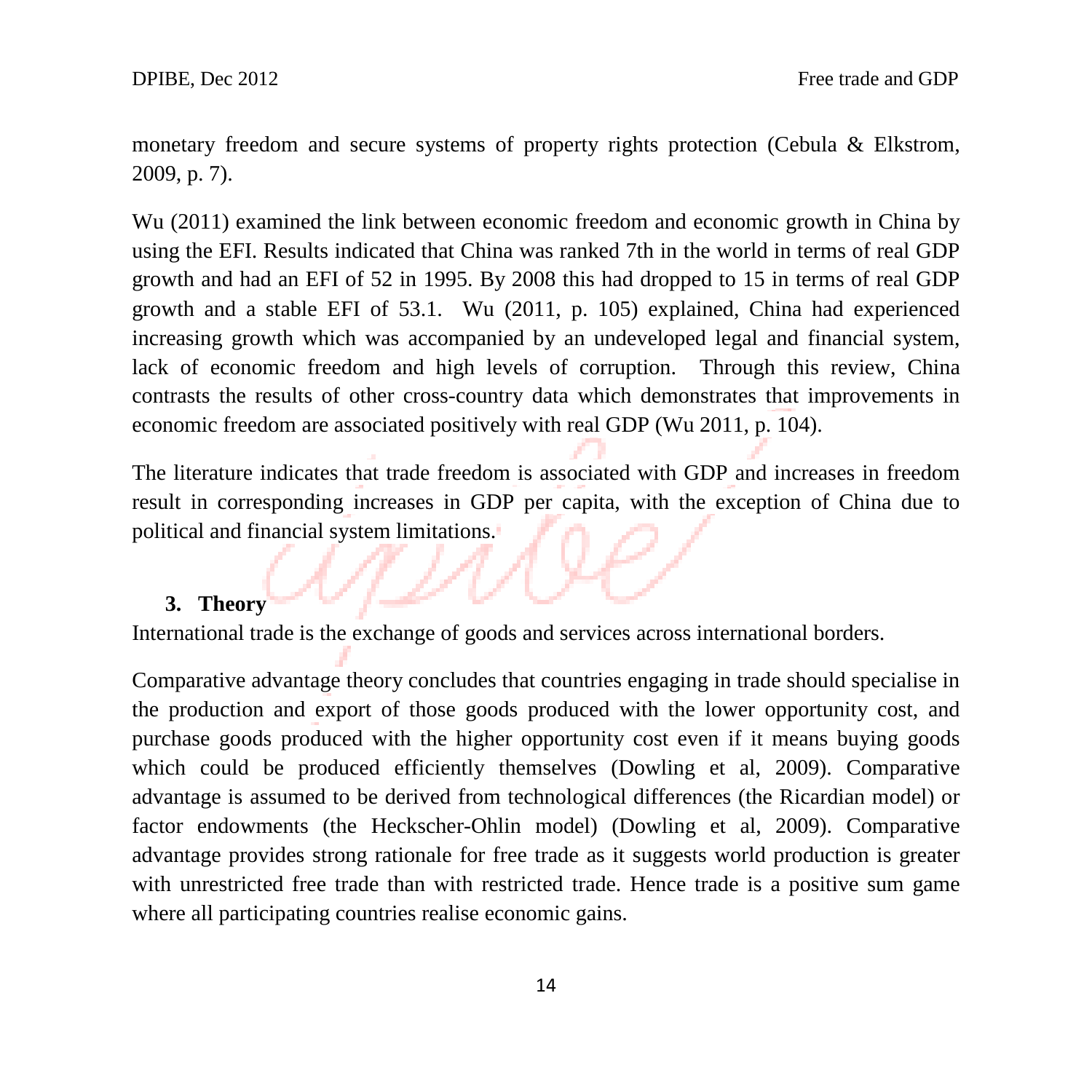In contrast, Mercantilism makes a case for government involvement in promoting exports and limiting imports and suggests it's in a county's best interest to maintain a trade surplus (Dowling et al. 2009). As a result Mercantilism is viewed trade as a zero sum game, where one countries gain is another's loss.

Comparative advantage theory predicts a positive GDP result for all participants engaged in trade as efficiencies are derived from technological or factor endowments on a global scale. Mercantilism, on the other hand is a zero sum game, where the GDP benefit is only applicable to the exporting country with an equivalent loss for the other participant(s).

# **4. Methodology**

Nineteen countries were graphed from the regions Asia, Europe, Middle East and Northern Africa, Sub Saharan Africa, North America and South America to identify the correlation and trends between free trade and GDP growth per capita using measures of free trade and GDP per capita against time.

# **4.1. Measures of Trade Freedom**

Three measures of trade freedom were used. Firstly, the **Trade Freedom Index** (TFI) published by the Heritage Foundation (The Heritage Foundation, 2011) as a component of EFI which considers direct trade barriers such as trade tariffs and non-tariff barriers. Secondly **Trade as a Percentage of GDP** which provides a measure of trade freedom through the sum of exports and imports of goods and services measured as a share of gross domestic product. Thirdly the **Weighted Average Tariff Rate across all Products** which indicates of the level of government hindrance to free trade (the higher the tariff, the lower the trade freedom). (The Heritage Foundation and the World Bank, 2012).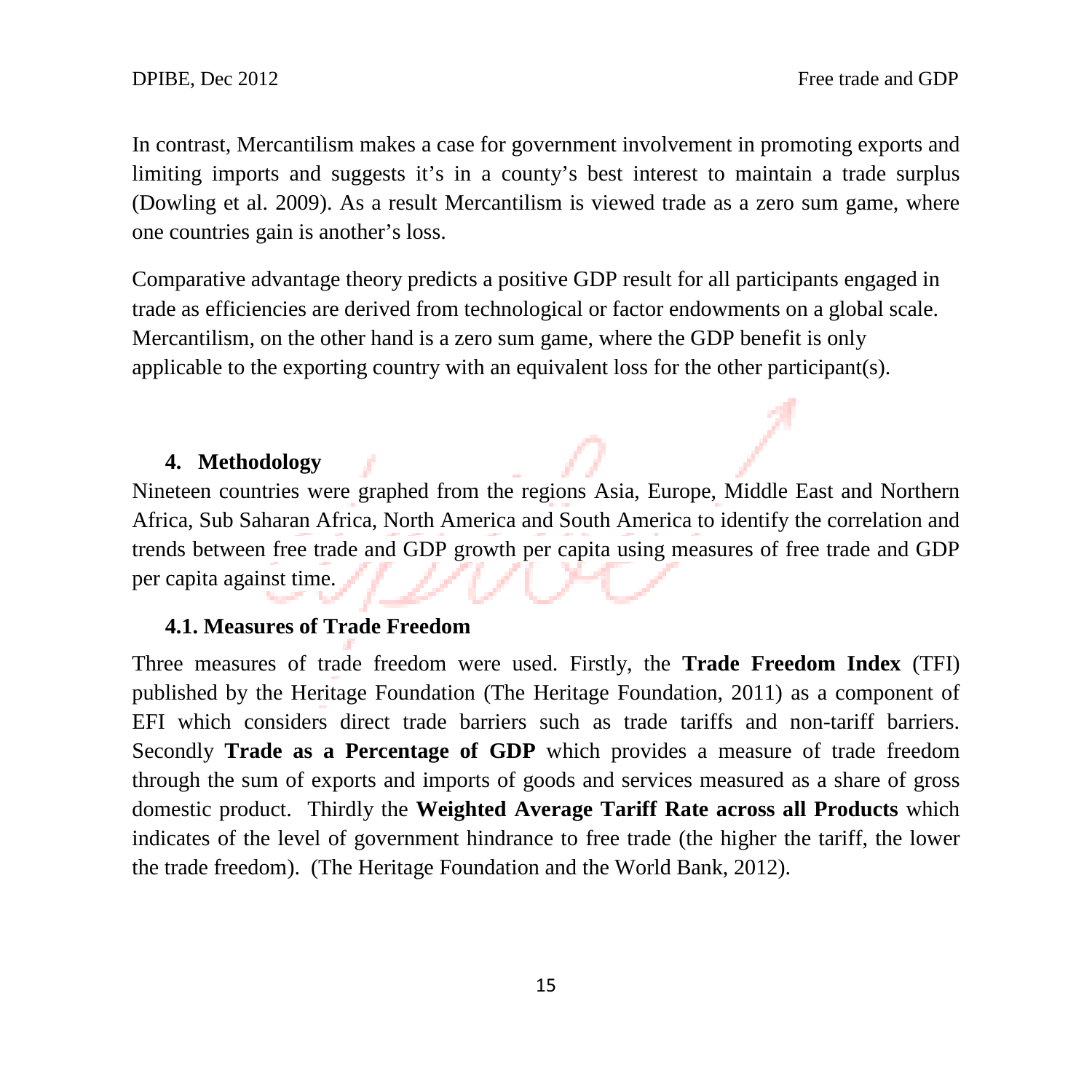### **4.2. Measures of GDP per Capita**

GDP per capita data was available in several units namely: current US\$, constant 2000 US\$, constant 2005 International \$ (adjusted for PPP), current International \$ (adjusted for PPP) and constant local currency unit.

Consideration was given to units of measure which showed real growth free from the effects of exchange rate fluctuations and inflation. Purchasing Power Parity (PPP) is the strongest measure to provide a reflection of GDP in terms of purchasing power free from exchange rate effects (World Bank, 2012). Current pricing reflects the value of a currency in the year being reported whereas constant pricing shows the applicable value for a particular base year. Constant pricing therefore eliminates the effect of inflation and shows true growth over time. Given these observations, "Constant 2005 International \$" was chosen to measure GDP per Capita for this investigation.

#### **4.3. Observations and Analysis**

Trade freedom graphs are included in Appendix I, GDP per capita is represented on the left axis and corresponds to solid lines along the curves, while the right axis represents measures of trade freedom (per cent) and corresponds to the dashed lines. Most country's indicators of increasing trade freedom (i.e. tariff rates down, TFI and Trade % of GDP increase) are largely correlated with increasing GDP. Australia and China are shown below.

There is an increasing trend in GDP per capita over the last 16 years with China showing the most growth through a 3.5 increase in GDP per capita.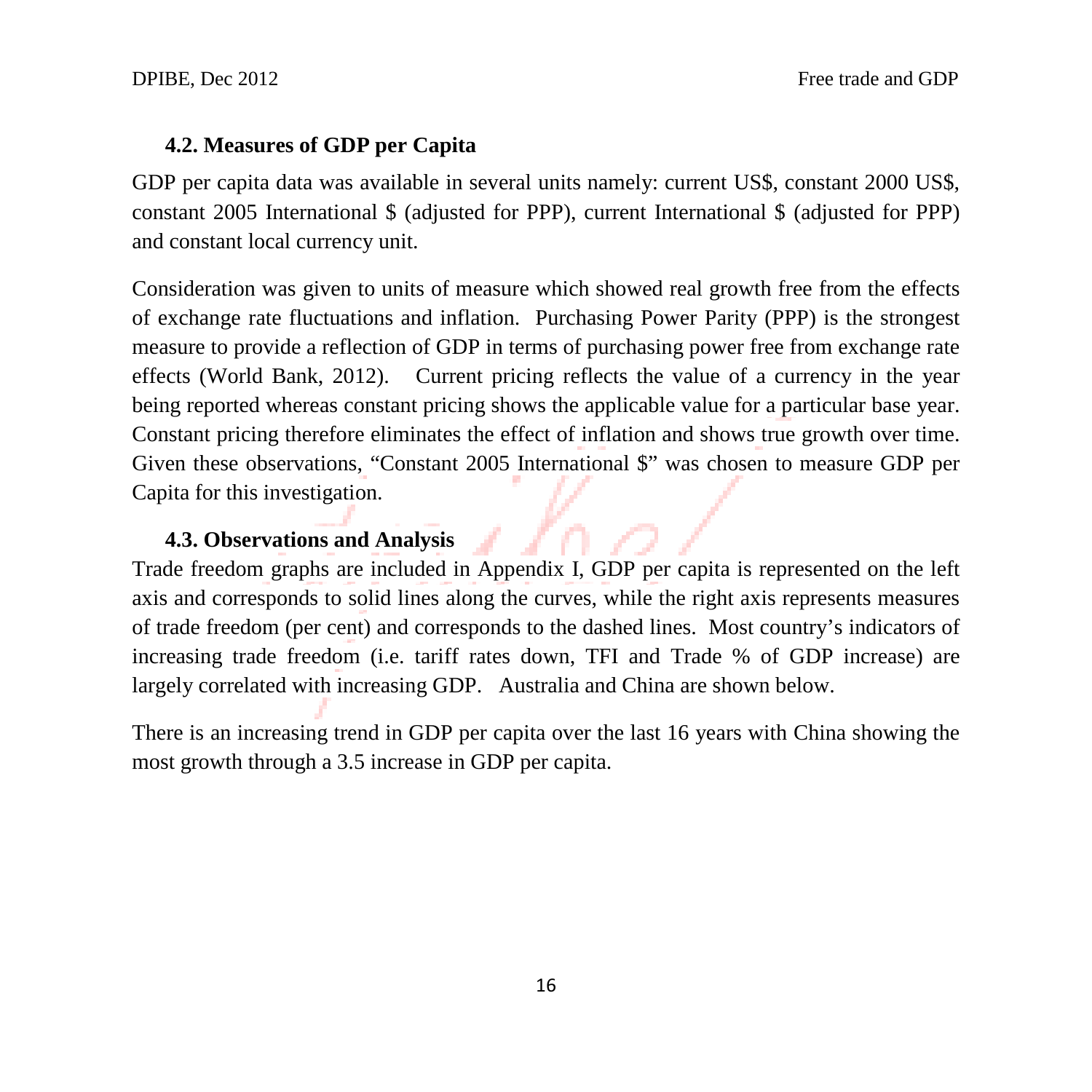

*Figure 1: Trade freedom vs. GDP per Capita for Australia and China*

For most countries, the Global Financial Crisis (GFC) resulted in a temporary reduction in GDP per capita in 2008 and 2009. Post GFC, most countries recovered or currently trending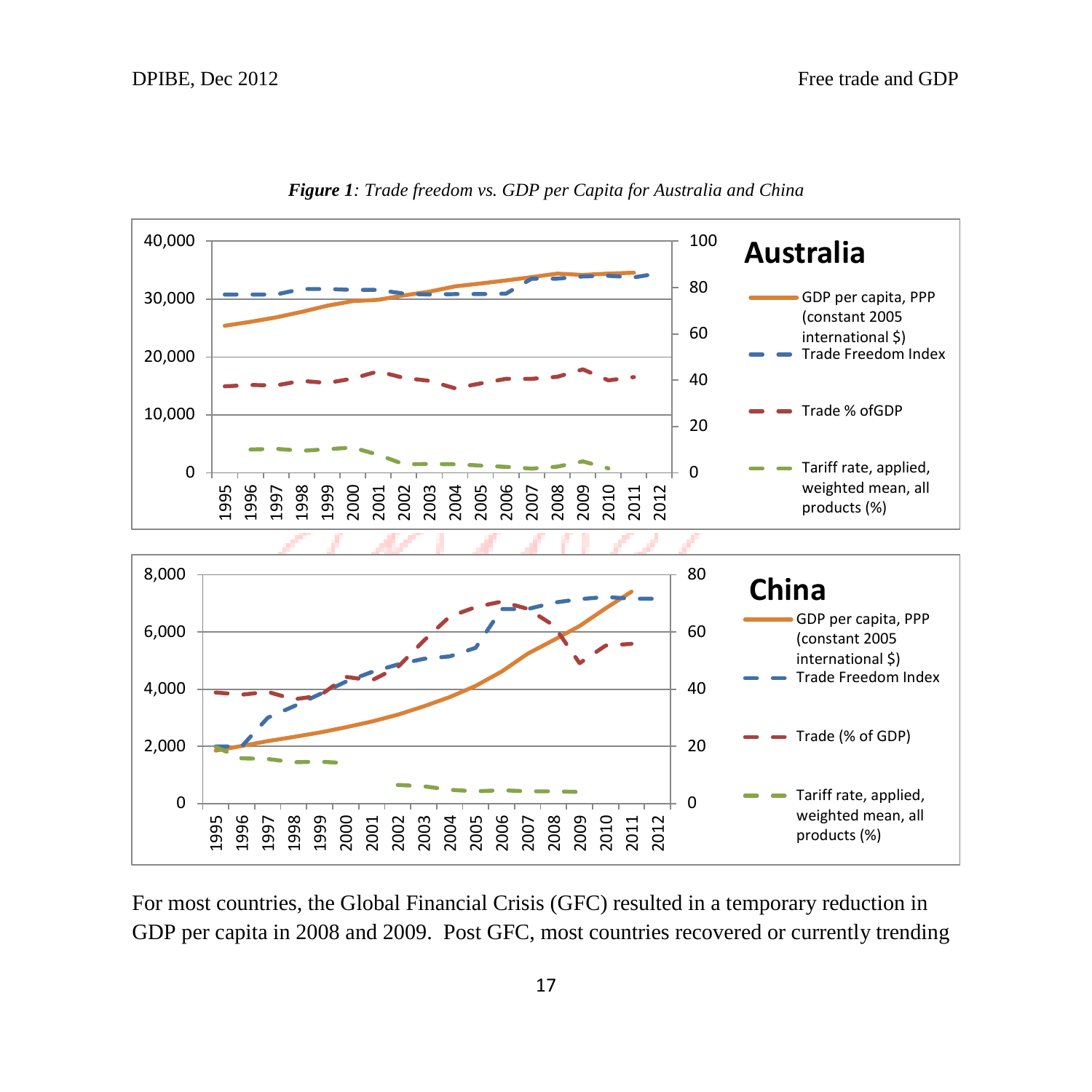back to pre GFC values, with the notable exception of Greece, a reflection of the current debt crisis.

A stronger relationship between free trade and GDP per capita emerges when comparing the average rate of change in TFI with the rate of change in GDP per capita over the study period. This correlation is demonstrated in the graph below. The average rate of change for the two indicators expressed as per cent change per annum was calculated using the formula:

> $\frac{(\text{Indicator in 2011} - \text{Indicator in 1995})}{(100\% + 100\% + 100\% + 100\% + 100\% + 100\% + 100\% + 100\% + 100\% + 100\% + 100\% + 100\% + 100\% + 100\% + 100\% + 100\% + 100\% + 100\% + 100\% + 100\% + 100\% + 100\% + 100\% + 100\% + 100\% + 100\% + 100\% +$ Indicator in 1995 \* 16 Years

*Figure 2: Average rates of change of Trade Freedom Index and GDP per Capita over 16 years*

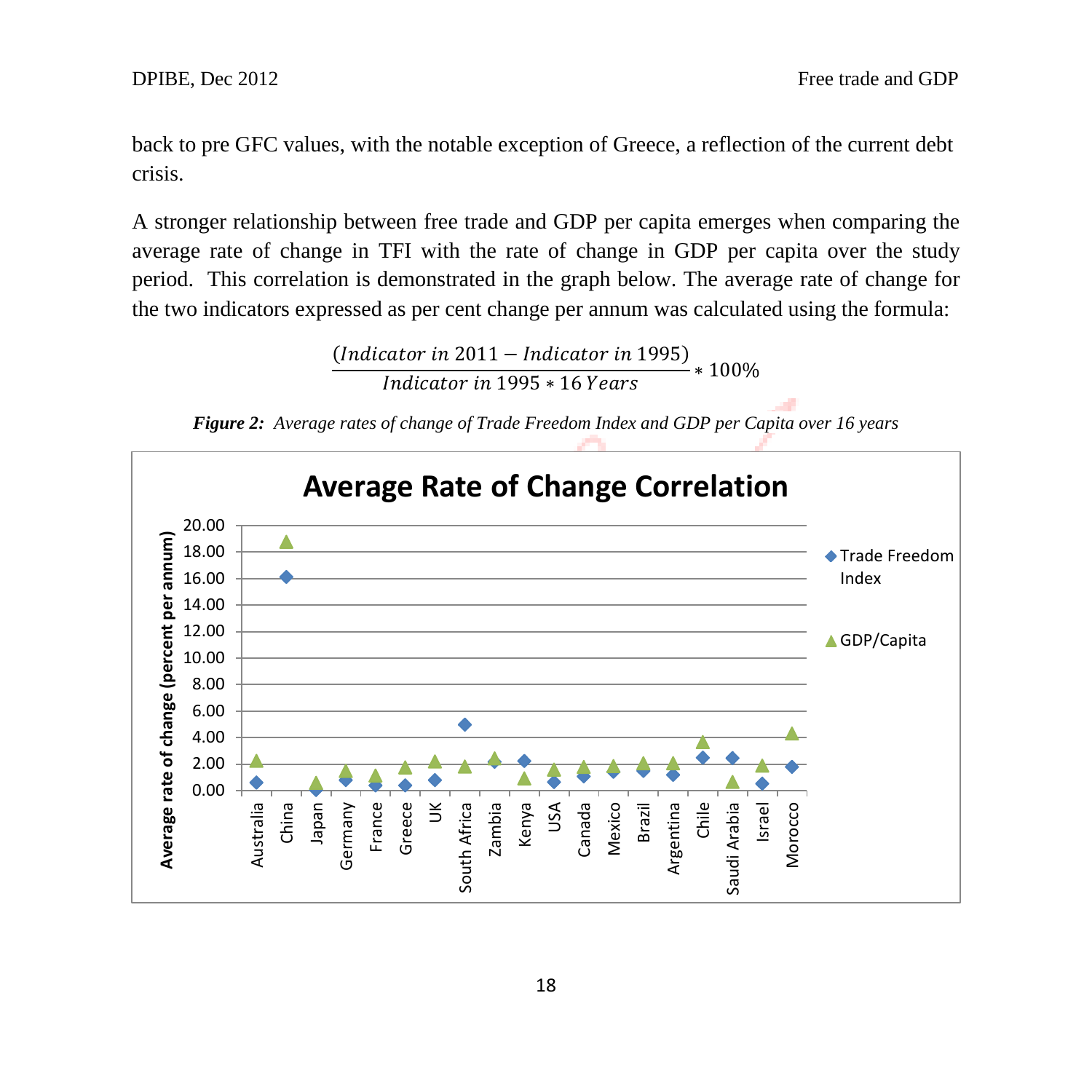## **4.4. Exceptions**

## **China**

China has a very large change in trade freedom that corresponds to a large change in GDP/capita, whilst the literature review depicted the opposite effect. This is due to factors such as the inclusion of political freedom, the undeveloped legal and financial system being included Wu's analysis in the preceding literature review, which contrasts the TFI statistics that do not consider these influences.

# **Africa**

South African data includes 1995 which was the year after the historic elections that ended apartheid in that country. TFI was still relatively low presumably as a result of policies to counteract international sanctions during the apartheid era. Hence, the index is considered to have come off an artificially low base resulting in a skewed result.

The other two African countries show a high level of political instability and accompanying economic distress in comparison to all other countries considered (Economist Intelligence Unit, 2012) and is most likely the underlying reason for anomalies in these countries.

## **Saudi Arabia**

Saudi Arabia's TFI increased by 2.46% per annum over the period whereas GDP per capita increased by only 0.65% per annum compared with most other countries where the increase in GDP per capita increased at a higher rate than TFI. The reasons for this are unclear and would require further analysis beyond the scope of this study.

#### **Others**

Argentina between 1995 and 2000 had rising TFI and somewhat increasing GDP however there was a significant trough in both measures between 2001 and 2002. In the years that followed Argentina's TFI had multiple peaks and troughs however GDP continued to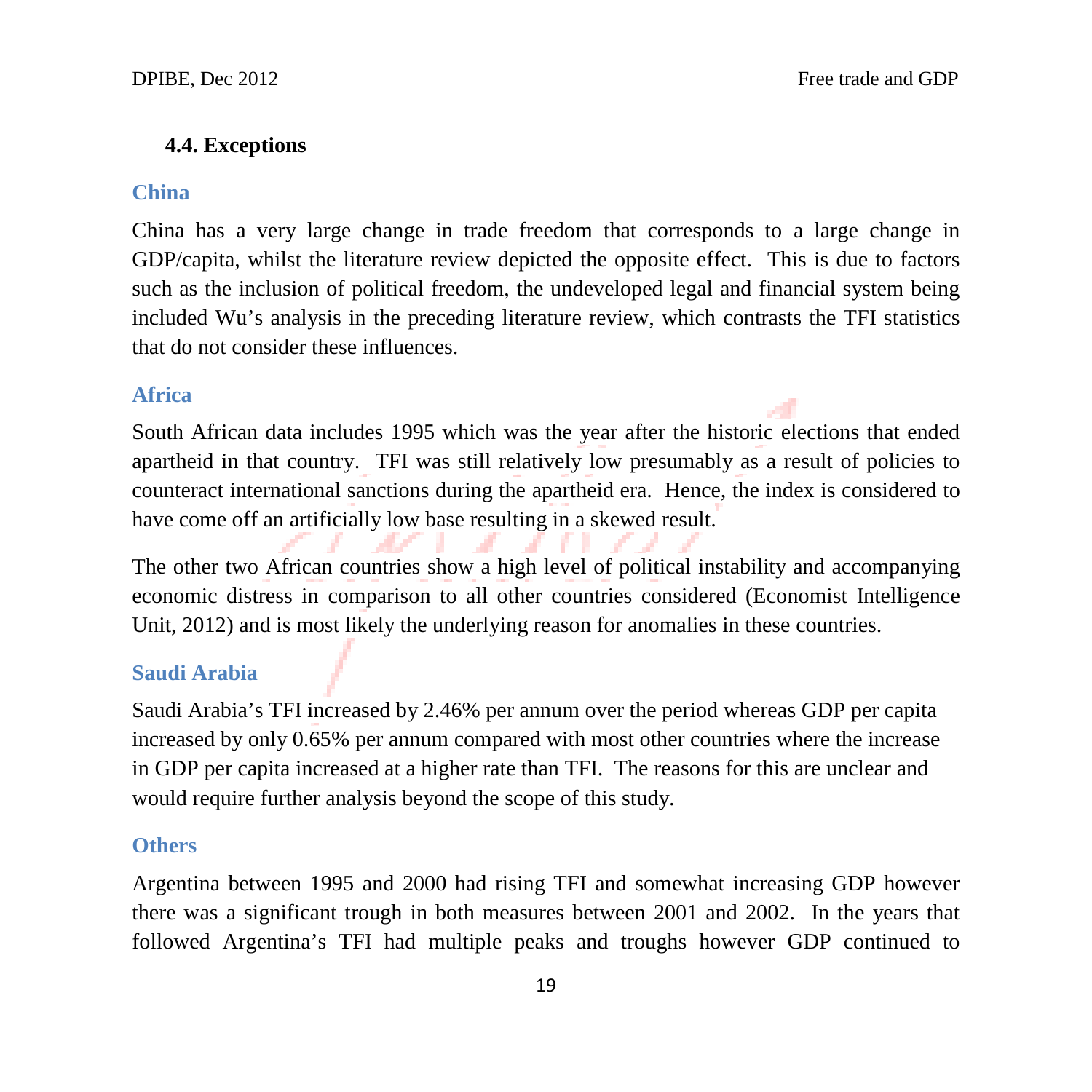increase steadily demonstrating there is no clear correlation between TFI and GDP in Argentina.

From 2001 to 2011 Argentina experienced a number of political, social and economic changes and unrest that may have contributed to changes in GDP and TFI (DFAT, 2012). In addition the period 2001 to 2012 Argentina defaulted on its IMF loan, had high levels of unemployment and increased inflation (Political Risk Year Book 2011, p. 16).



*Figure 2: Trade freedom vs. GDP per capita for Argentina*

Another example of lack of correlation between GDP and TFI is Mexico. Although there was a slight increase in TFI between 1995 and 2012 this was accompanied by a number of peaks and troughs. In contrast GDP had steadily increased. Mexico has increased trade liberalisation however in the past decade there has been significant change in Mexico's political climate along with widespread violence due to organised crime (DFAT, 2012).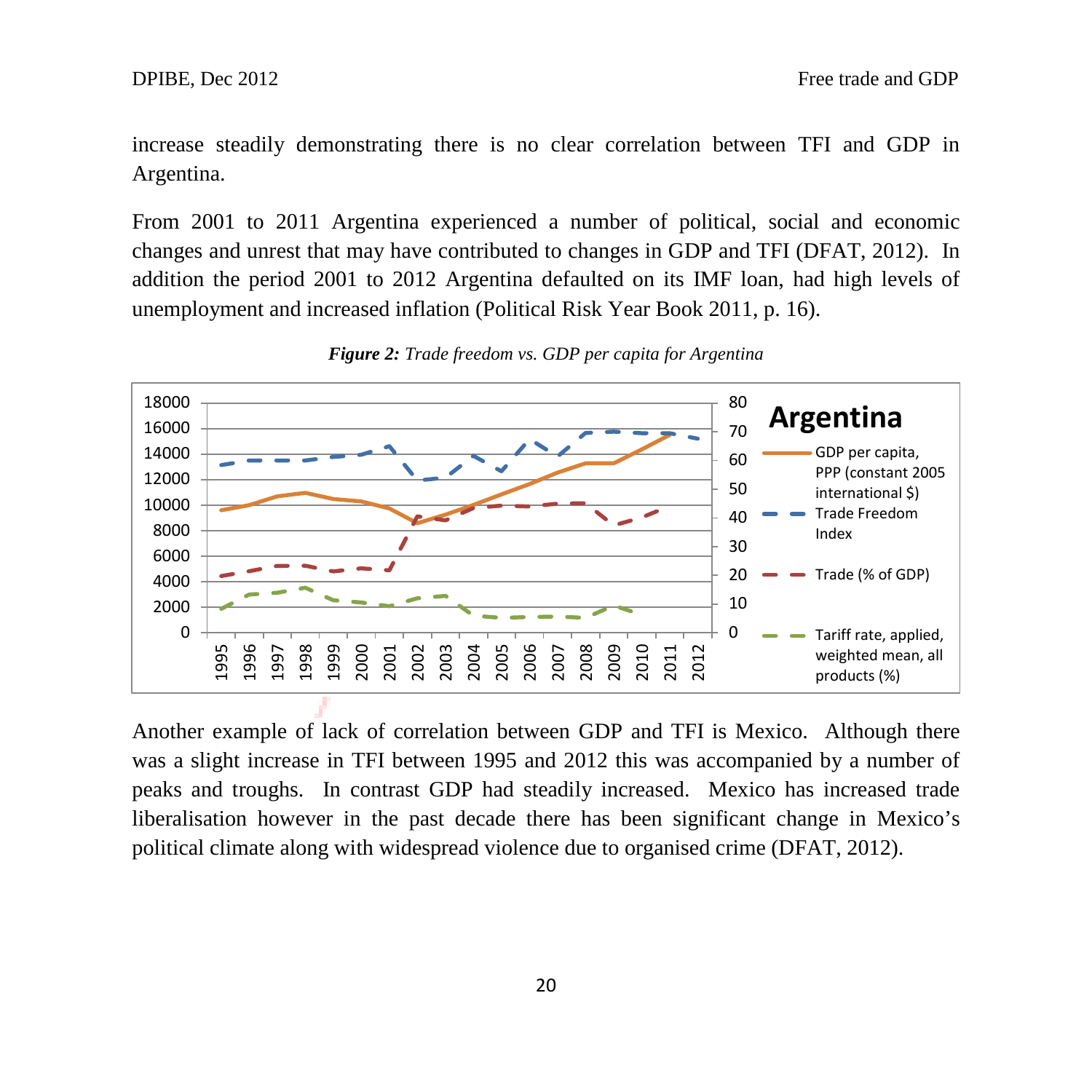

*Figure 3: Trade freedom vs. GDP per Capita for Mexico*

## **5. Conclusions**

A strong link exists between free trade and GDP per capita as demonstrated by the rate of change comparison between the Trade Freedom Index and GDP per capita in the majority of countries evaluated. While trade freedom is a necessary condition for increasing GDP per capita it is not a sufficient condition and other factors such as political stability and resource endowments also contribute.

Economic growth and free trade cannot be measured in isolation to prove that free trade encourages growth. The issue is complex and requires an analysis of factors of economic freedom encompassing business freedom, monetary freedom and property rights. Countries such as Argentina and Mexico demonstrate that other factors may also play a role in GDP growth and where social unrest is evident, the levels of trade freedom may not move in alignment with GDP growth.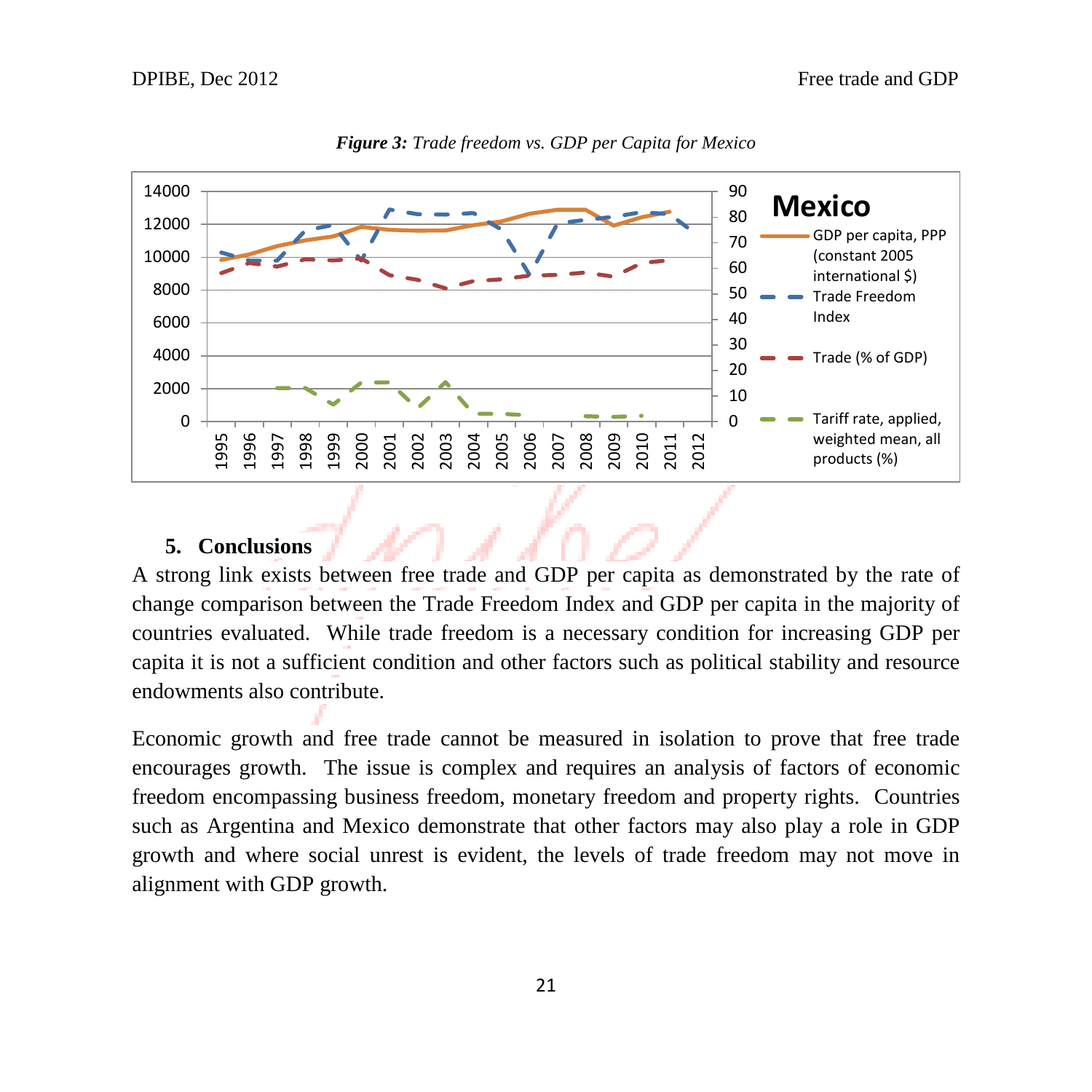#### **References**

- Cebula, RJ & Elkstrom M, 2009, 'Joint impact of dimensions of governance and economic freedom on economic growth in OECD nations: an analysis with controls for budget deficits and G8 status,' Research in Applied Economics, vol. 1, no. 1.
- Department of Foreign Affairs and Trade, 2012, 'Argentina Country Brief' and 'Mexico Country Brief', retrieved 23 August 2012, [<http://www.dfat.gov.au/geo>](http://www.dfat.gov.au/geo)
- Dowling P, Liesch P, Gray S, Hill C, 2009, *International Business Asia-Pacific Edition*, McGraw Hill, Sydney, Australia.

The Economist Intelligence Unit, 2012, 'Social Unrest', retrieved 26 August 2012, [<http://viewswire.eiu.com/site\\_info.asp?info\\_name=social\\_unrest\\_table&page=noads&rf=0>](http://viewswire.eiu.com/site_info.asp?info_name=social_unrest_table&page=noads&rf=0)

- The Heritage Foundation, 2011, 'China' and 'Australia', retrieved 23 August 2012, <http://www.heritage.org>
- Hur, J & Park C, 2012, 'Do free trade agreements increase economic growth of the member countries?' World Development, vol. 40, no. 7, pp. 1283-1294.
- Mahmood, K, Azid, T, Chaudhry, IS & Zahir Faridi, M, 2010, *Impact of economic freedom on economic growth: the case of some selected SAARC member countries, International Research* Journal of Finance and Economics, Issue 52.
- McDonald, S, Robinson, S, & Thierfelder, K, 2008, 'Asian growth and trade poles: India, China, and East and Southeast Asia, Word Development', vol. 36, no. 2, pp. 210- 234.
- Nordstrom, H, Ben-David, D & Winters LA, 1999, 'Special Studies 5: Trade, Income Disparity and Poverty, World Trade Organisation', retrieved 2 August 2012.
- Organisation of the Petroleum Exporting Countries, Saudi Arabia, 2012, retrieved 26 August 2012,  $\langle \text{http://www.opec.org/opec} \quad \text{web/en/about} \quad \text{us/169.htm} >$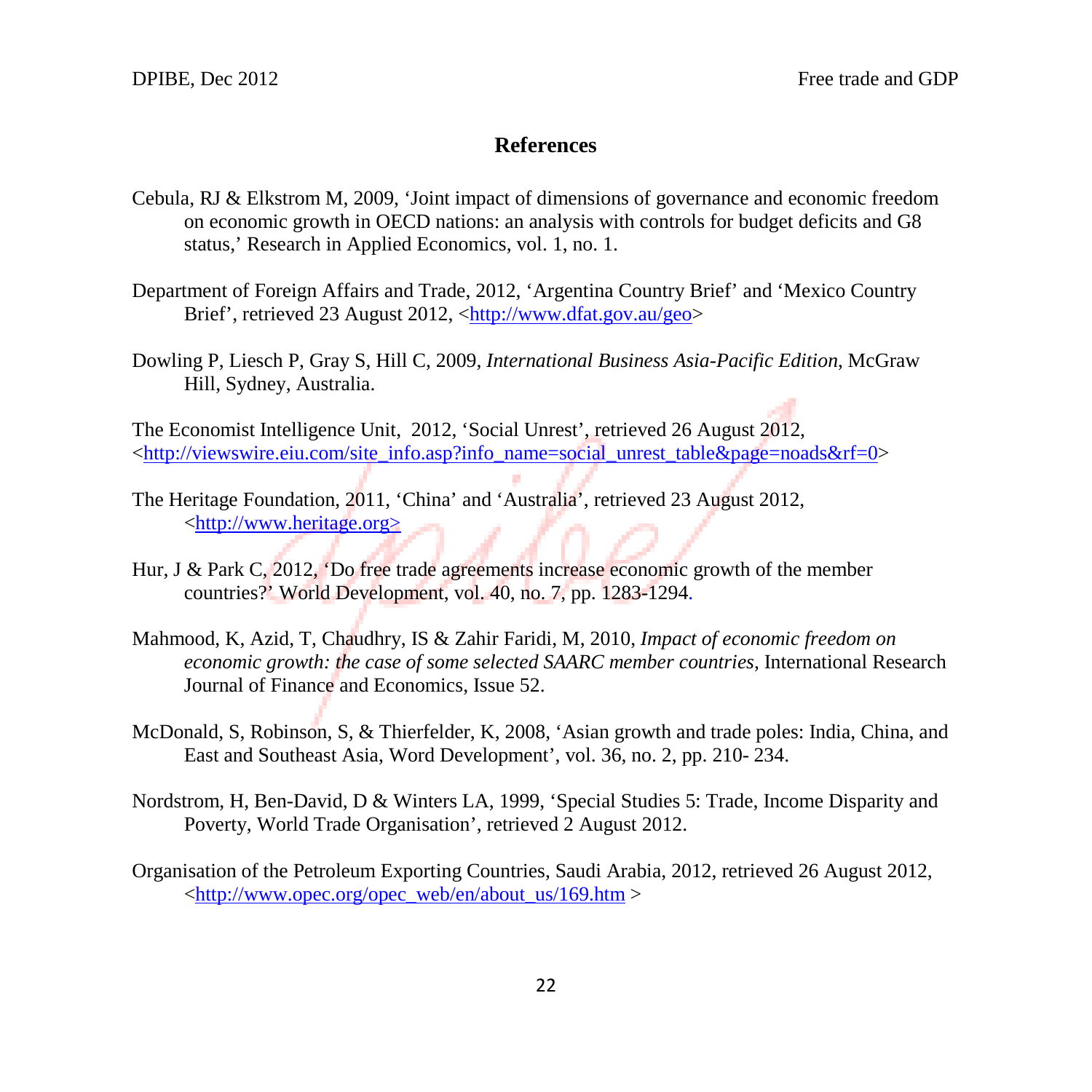Political Risk Year Book, 2011, Argentina Country Report, EBSCOhost, Business Source Complete, retrieved 23 August 2012

[<http://ehis.ebscohost.com.ezproxy-m.deakin.edu.au/ehost/pdfviewer/pdfviewer?sid=039fe552-7a32-](http://ehis.ebscohost.com.ezproxy-m.deakin.edu.au/ehost/pdfviewer/pdfviewer?sid=039fe552-7a32-4553-b435-4c7b2dd04122%40sessionmgr110&vid=5&hid=5) [4553-b435-4c7b2dd04122%40sessionmgr110&vid=5&hid=5>](http://ehis.ebscohost.com.ezproxy-m.deakin.edu.au/ehost/pdfviewer/pdfviewer?sid=039fe552-7a32-4553-b435-4c7b2dd04122%40sessionmgr110&vid=5&hid=5)

- World Trade Organisation, 2012, 'Australia and the WTO' and 'China and the WTO', retrieved 23 August 2012, <http://www.wto.org>
- Wu, C, 2011, 'Economic freedom, economic growth and china', The Chinese Economy, vol. 44, no. 5, pp. 104-119.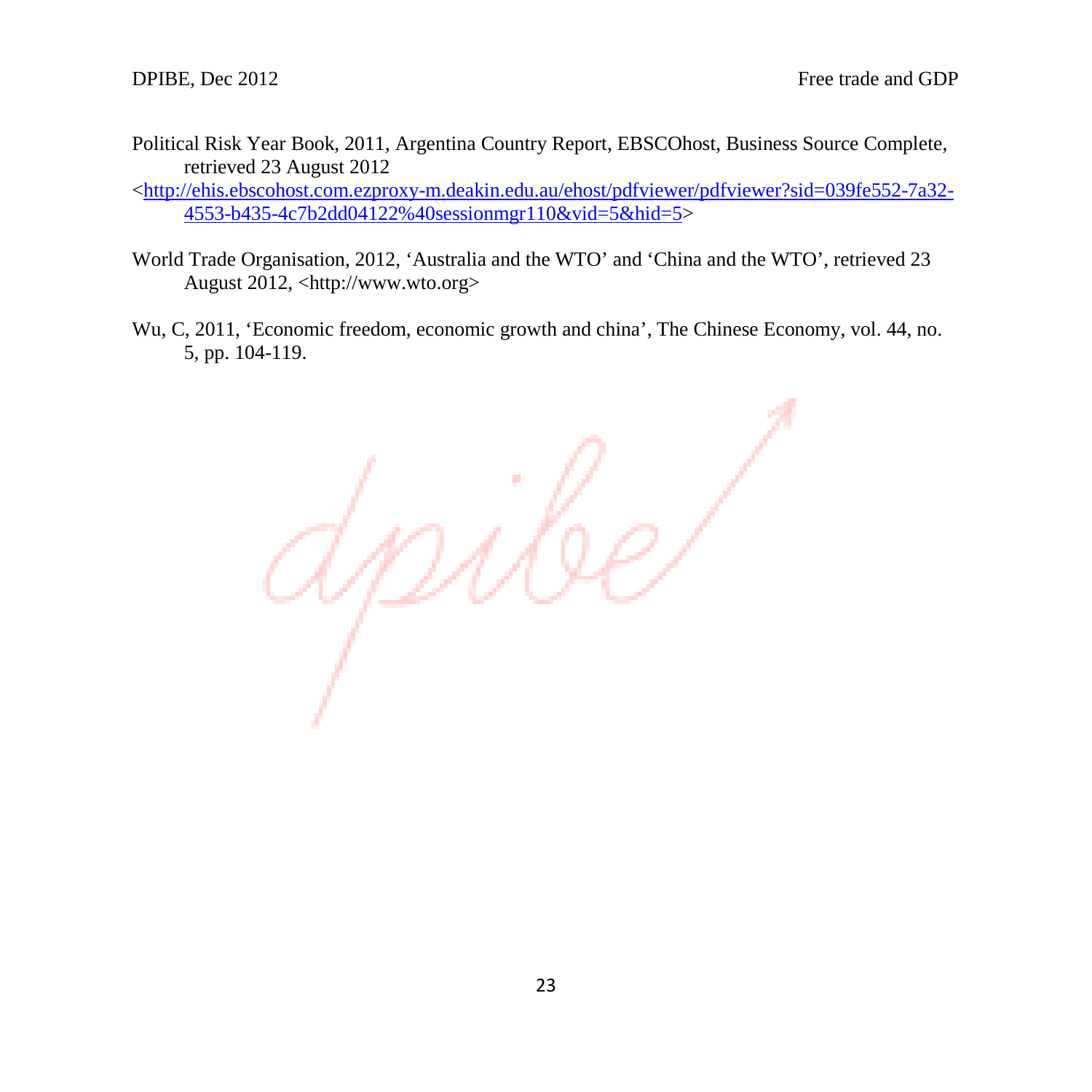## **Appendix: Graphical Results**

## **Explanation of Graphs**

The following graphs show measures of trade freedom and GDP per capita in a time series from 1995 to 2012 for several countries. Countries are grouped by region. The left axis of each graph displays GDP per capita expressed as constant 2005 international dollars and corresponds with the solid line on the graph. The right axis shows measures of trade freedom expressed as per cent and correspond with the dashed lines on the graph.

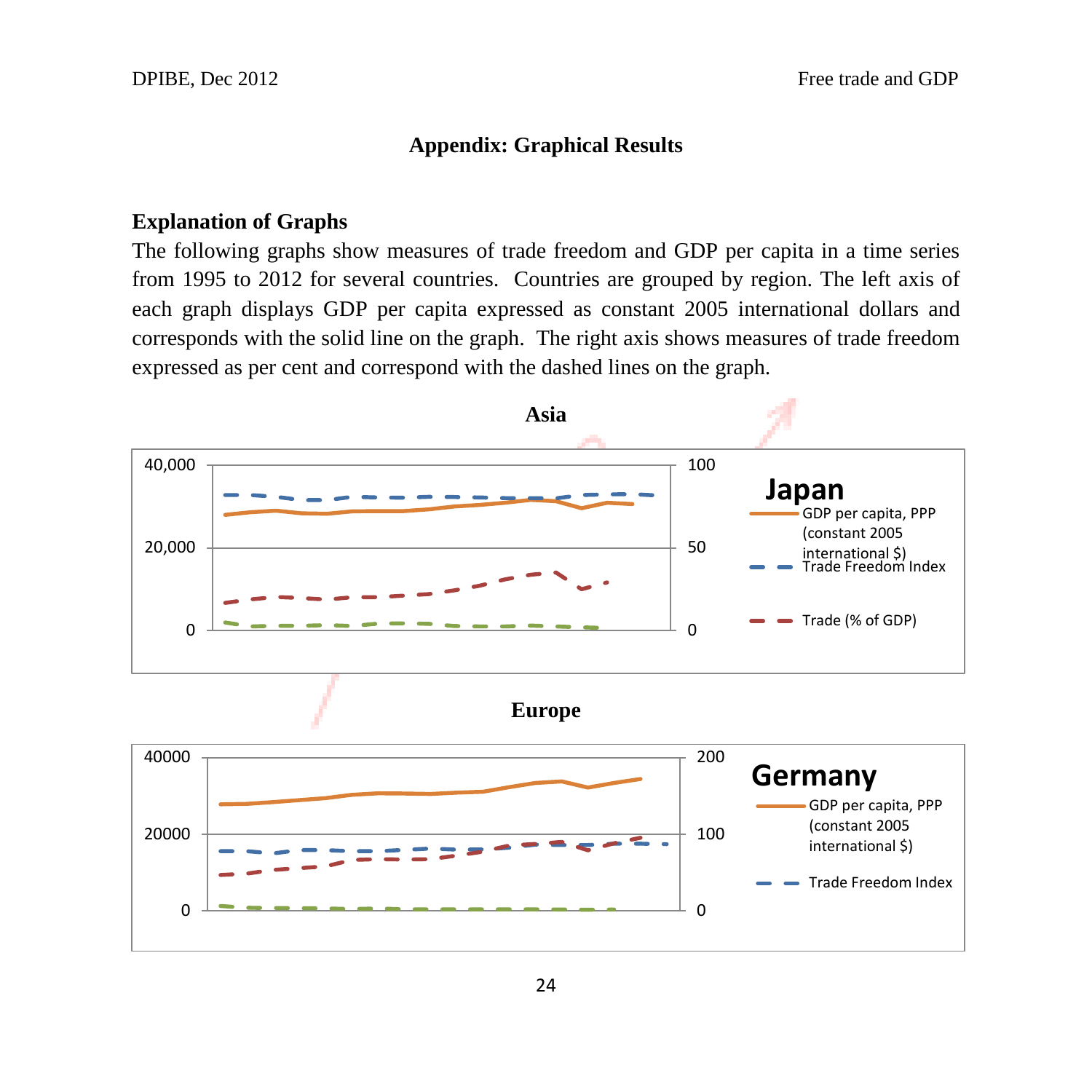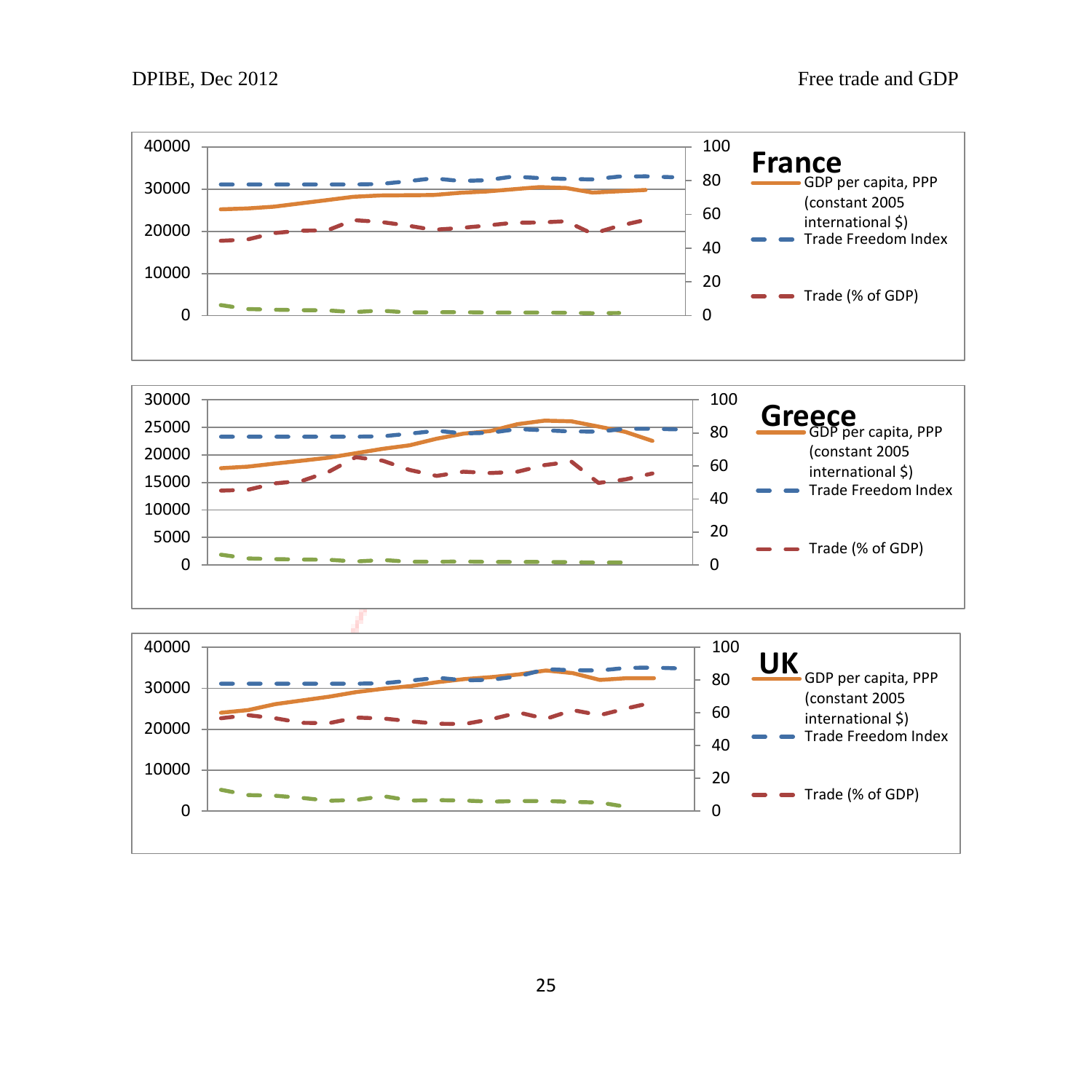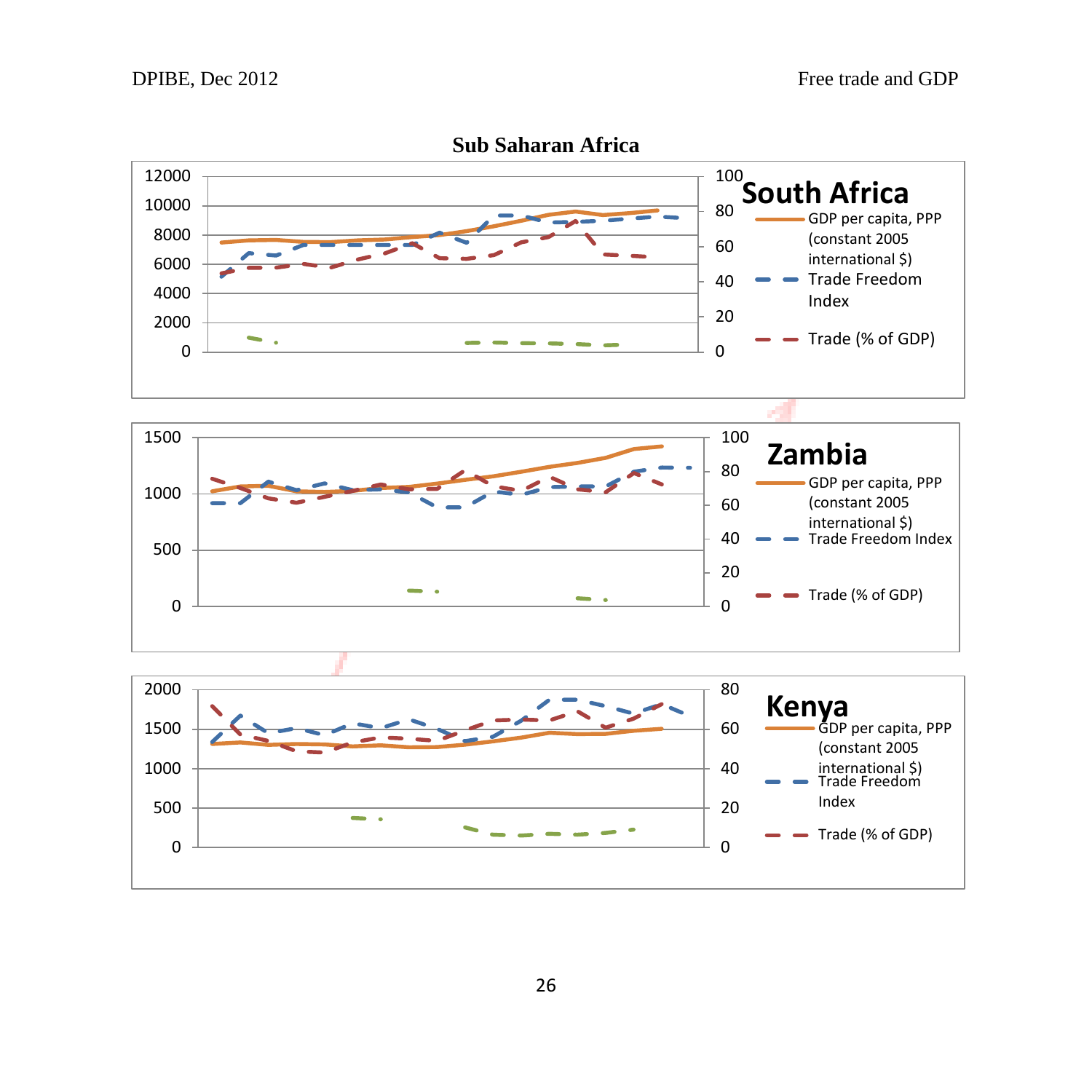

## **Middle East and North Africa**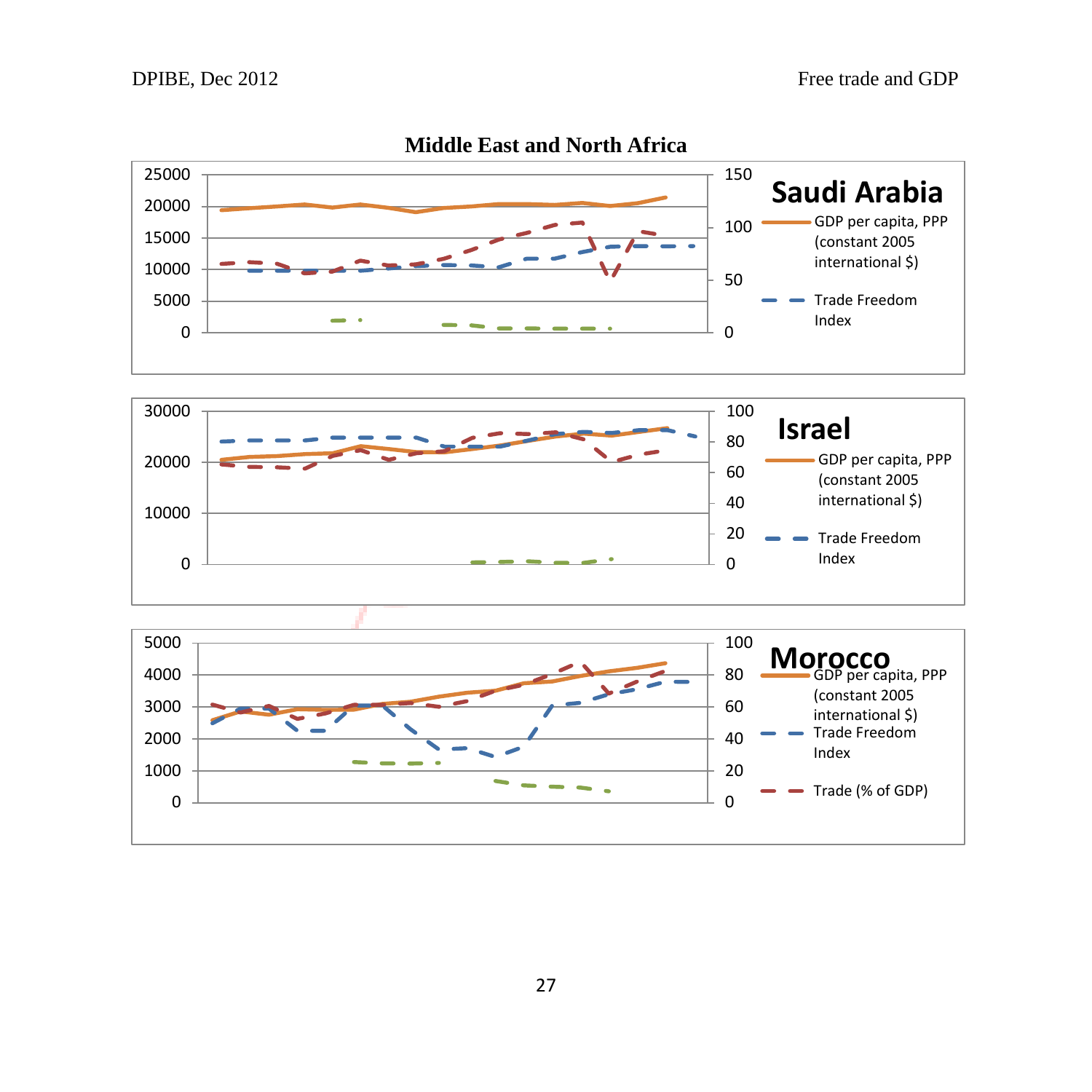